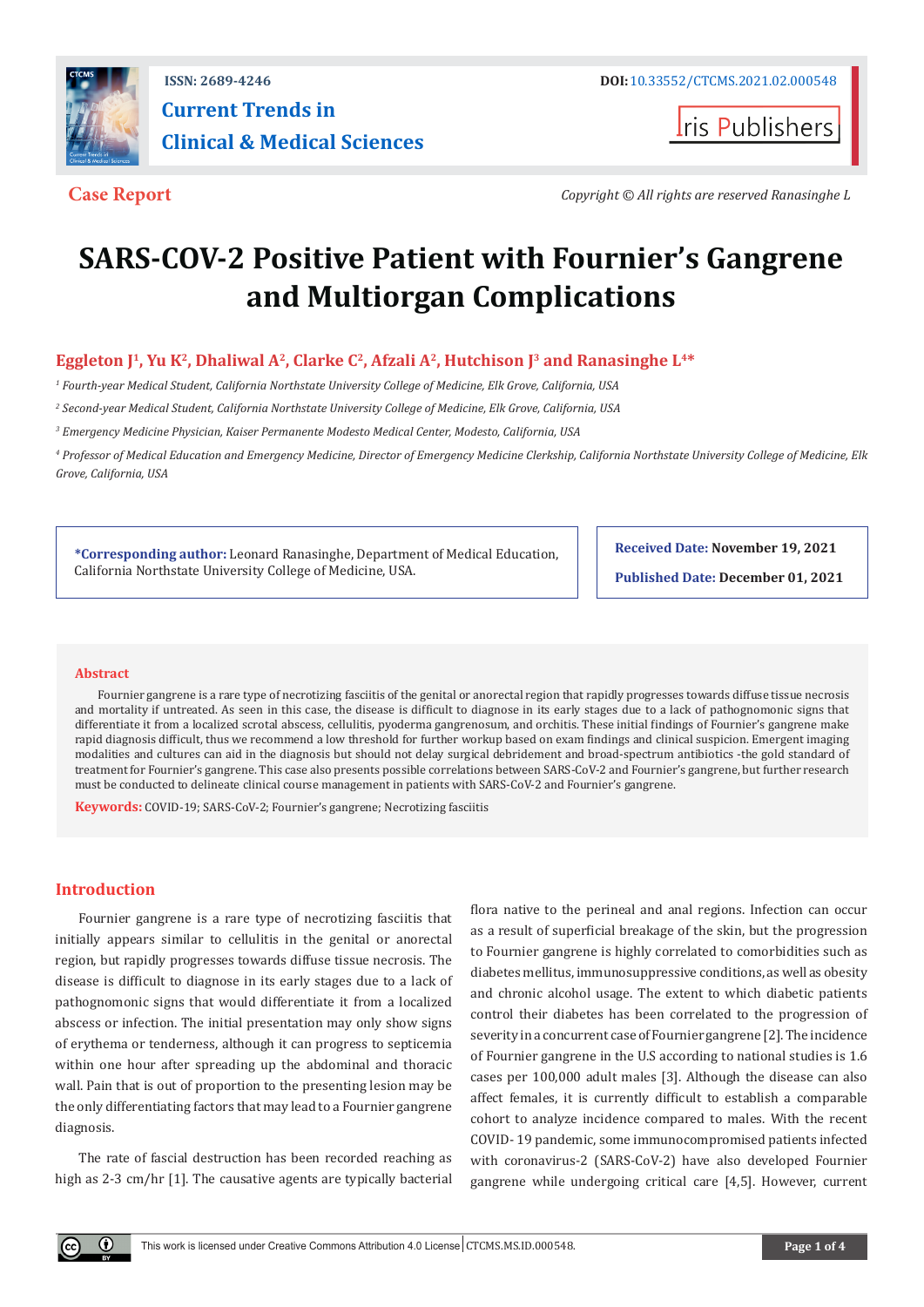recorded cases of patients with coincident Fournier gangrene and SARS-CoV-2 infection are exceedingly rare.

## **Case Report**

A thirty-year-old obese male (BMI 60) with asthma presented to the Emergency Department (ED) with a two-day history of bilateral testicular swelling and an associated constant "painful pressure" that was rated 6/10 on the pain scale. The patient's vital signs were BP 135/75, pulse 92, temperature 97.7 ∞F (36.5 ∞C), respiratory rate 29, weight 172 kg (397 lb 3.1 oz), SpO2 98%. The patient stated that swelling had become so diffuse that it disrupted the flow of his urine such that urine "just dribbled out" of the scrotum. The day prior to his presentation in the ED the patient had a phone appointment with his primary care physician regarding these symptoms and was prescribed ciprofloxacin; however, it is important to note that due to the patient's panniculus, he could not directly visualize the extent of his scrotal swelling. He reported that his symptoms had progressed despite two initial doses. Past medical history is significant for a hospital stay one month ago for acute renal failure secondary to pyelonephritis. The patient's recovery was complicated by an infection secondary to his Foley catheter. The infection was treated, and the catheter was removed in the ED four days prior to this visit, where no scrotal swelling or erythema was noted at the time.

On physical exam the patient was found to have a temperature of 97.7°F, bilateral diffusely edematous scrotum encompassing the penis and mild scrotal tenderness with purulent discharge draining from the urethral meatus, and a well demarcated erythematous rash on the inner thighs and lower abdomen. There were no bullae, pustules, ecchymosis, or ulcers noted. There was also no crepitus and no tenderness out of proportion to the exam, which would suggest scrotal cellulitis. His laboratory test results revealed elevated WBC count (25.2 x 109/L) with bandemia, hyponatremia (117 mEq/L), and elevated creatine levels (3.4 mg/dL). An ultrasound of the bladder demonstrated an increased post void residual volume. An urgent CT of the abdomen and pelvis without contrast was ordered and revealed a right testicular abscess, soft tissue swelling, subcutaneous gas, bilateral hydronephrosis, and gas in the bladder. The gas within the soft tissue tracking towards the perineum suggested Fournier's gangrene.

Hyponatremia was corrected with IV 0.9% saline (corrected by 6-12 mEq/L over 24 hours). Blood cultures were obtained, and the patient was started on broad spectrum antibiotics (Imipenem 1g IV q6h and Vancomycin 15 mg/kg IV q6h and Clindamycin 600 mg IV q8h). Insertion of a foley catheter took several attempts but was eventually successful and relieved 3.9L of urine. Prior to admission and as preoperative precautions, the patient underwent SARS-CoV-2 testing and was found to be positive. A follow up chest X-ray revealed a right sided pleural effusion.

The patient was transferred via ambulance to a facility equipped for urologic surgery where he underwent emergent surgical incision and debridement of the abscesses in the right scrotal/suprapubic/ perineal regions. Post-surgical debridement cultures revealed heavy growth of Peptostreptococcus magnus and Enterococcus faecalis. The patient was treated with 3 weeks of antibiotics with Unasyn (Ampicillin and Sulbactam). The patient had complications with intubation and extubation, likely secondary to the underlying lung pathology-his SARS-CoV-2 infection and the pleural effusion causing problems during intubation and extubation. The patient became septic during his hospital stay but was stabilized and discharged with a vacuum-assisted wound closure after four days.

#### **Discussion**

With an overall mortality rate between 20-40%, as high as 70- 80% if the patient presents with sepsis or lower than 10% if treated promptly [6], it is imperative to be able to recognize Fournier's gangrene and start surgical debridement and broad-spectrum antibiotics as quickly as possible - the gold standard treatment for Fournier's gangrene [7]. Any delay increases the likelihood of mortality as seen in one study where they found that a delay in surgical debridement by 24 hours was found to have a nine-fold increase in mortality [8]. Despite being relatively rare, it is crucial to consider and evaluate for Fournier's gangrene in any patient presenting with perineal cutaneous infection, due to its ability to progress to septicemia within hours.

The most common clinical manifestations of Fournier's gangrene are erythema (without sharp margins); edema; severe pain (out of proportion to exam findings); fever; skin bullae, necrosis, or ecchymosis; and crepitus [9]. These symptoms are nonspecific as cellulitis, localized scrotal abscesses, pyoderma gangrenosum, and orchitis present similarly, but one key distinguishing symptom is usually pain that is out of proportion to exam findings and its rapid progression of clinical manifestations [9]. It is interesting that in this case, the patient was not in any excruciating pain; he rated the pain as 6/10 and described the pain as a constant "pressure". This patient also did not have fever, crepitus, skin bullae or ecchymosis, which are common symptoms of Fournier's gangrene and a way to differentiate between other diagnoses. The patient only had diffuse edema, well-demarcated erythema (of the scrotum and penis extending to the inguinal folds bilaterally and up onto the abdomen), and purulent discharge draining from the urethral meatus. The diagnosis of Fournier's gangrene usually relies on physical exam findings and clinical manifestations; however, this patient's presenting symptoms and physical examination actually steered away from Fournier's gangrene and made cellulitis a high likelihood, particularly because of cellulitis's association with welldemarcated erythema.

The misdiagnosis of Fournier's Gangrene as scrotal cellulitis has been reported in the past [10], and this case accentuates the difficulty of correctly diagnosing Fournier's Gangrene purely from clinical manifestations. Therefore, the use of imaging can aid in correctly evaluating the differential diagnoses. With this particular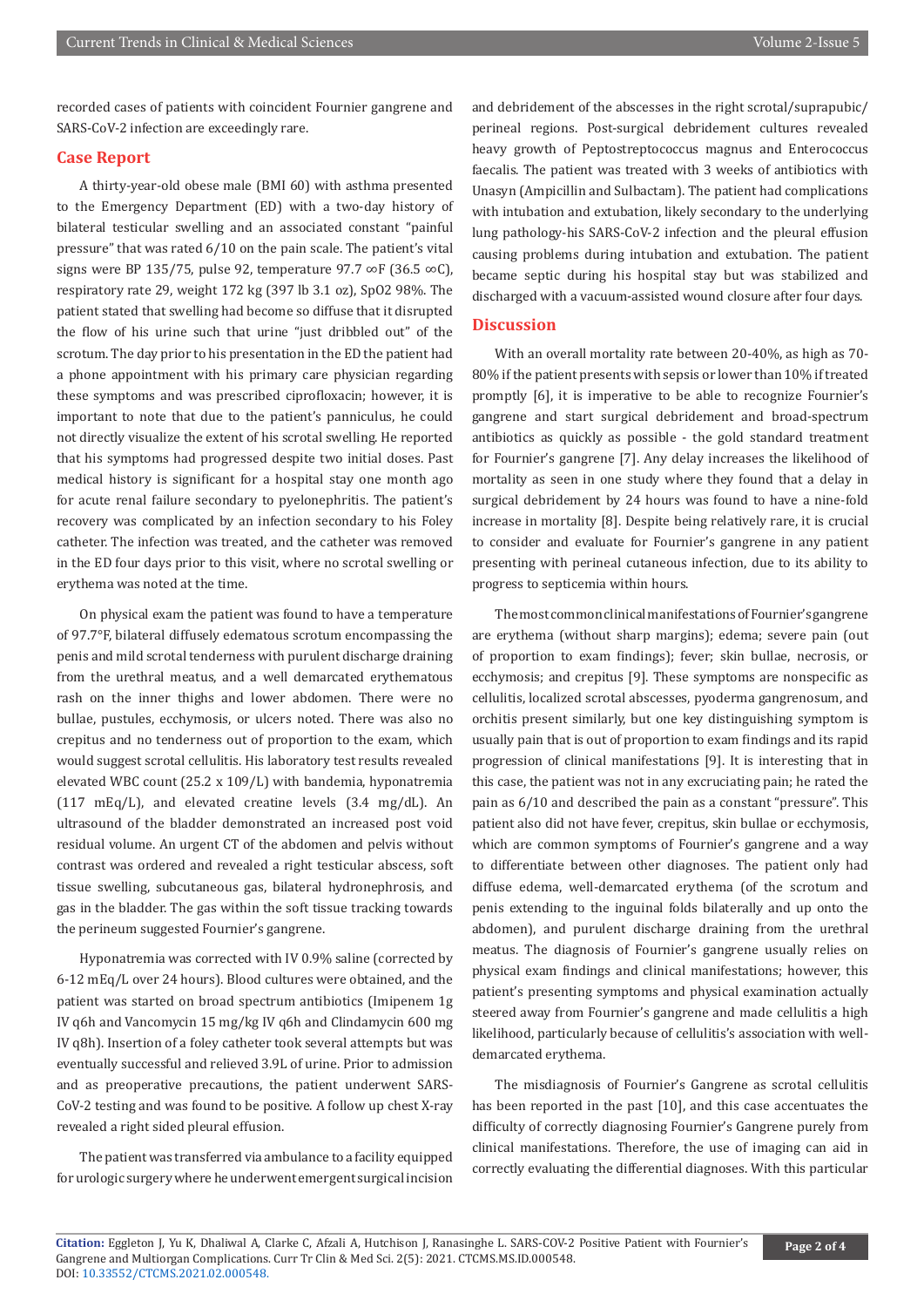patient, a CT abdomen and pelvic scan showed subcutaneous gas in the scrotal region, and gas in the soft tissues surrounding the testicles, which suggested Fournier's gangrene (Figures 1,2). Scrotal contents and testicular involvement can be seen with ultrasound; however, as seen with in this case, its findings and benefits may

be limited due to its ability to only superficially visualize contents. We recommend the use of emergent imaging studies if Fournier's Gangrene is suspected; however, such imaging studies should not delay surgical treatment.



**Figure 1:** Computed tomography scan without intravenous contrast of the abdomen and pelvis. Coronal view.



**Figure 2:** Computed tomography scan without intravenous contrast of the abdomen and pelvis. Axial view.

**Citation:** Eggleton J, Yu K, Dhaliwal A, Clarke C, Afzali A, Hutchison J, Ranasinghe L. SARS-COV-2 Positive Patient with Fournier's Gangrene and Multiorgan Complications. Curr Tr Clin & Med Sci. 2(5): 2021. CTCMS.MS.ID.000548. DOI: [10.33552/CTCMS.2021.02.000548.](http://dx.doi.org/10.33552/CTCSE.2021.02.000548)